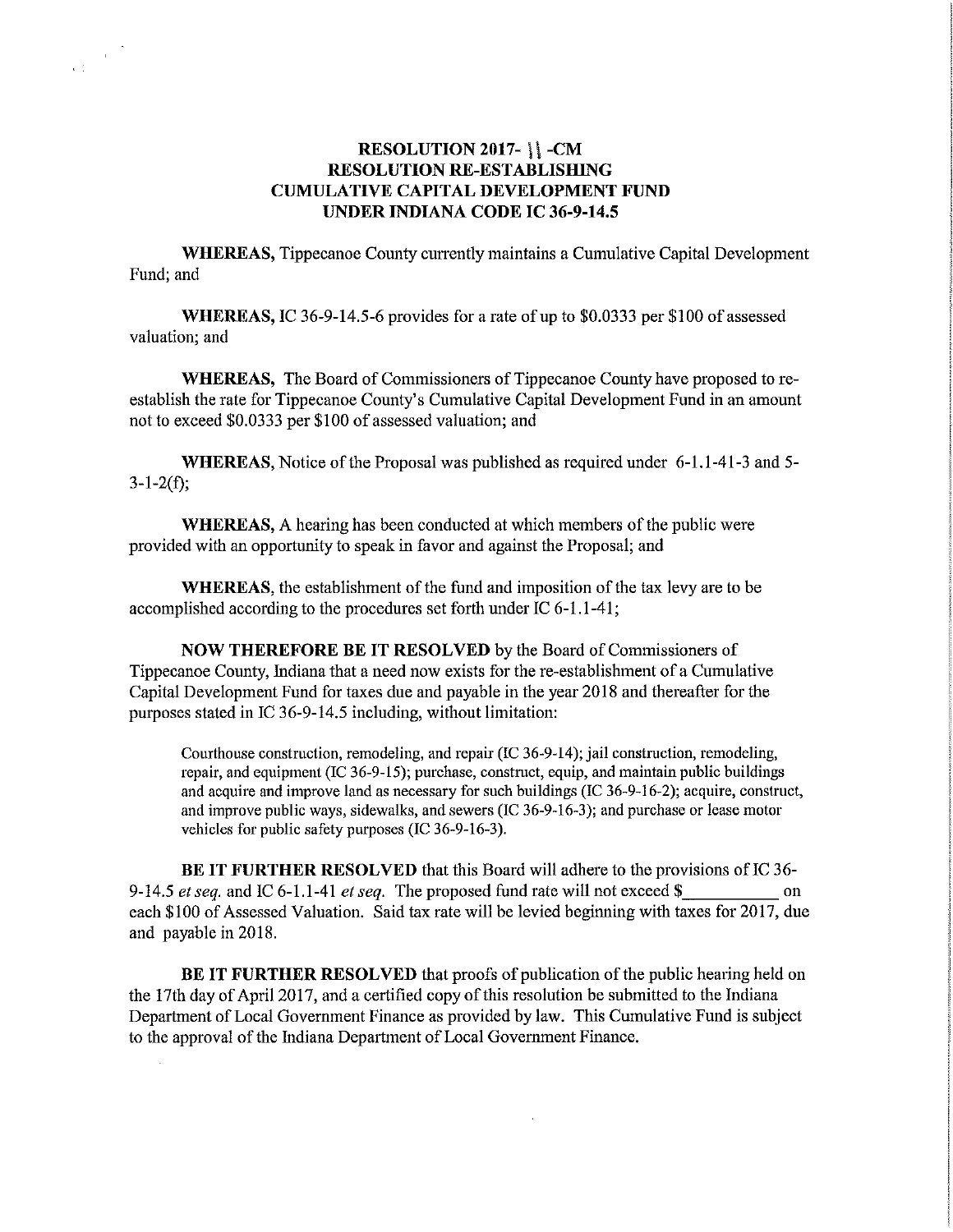$\label{eq:2.1} \frac{1}{\sqrt{2}}\left(\frac{1}{\sqrt{2}}\right)^{2} \left(\frac{1}{\sqrt{2}}\right)^{2} \left(\frac{1}{\sqrt{2}}\right)^{2} \left(\frac{1}{\sqrt{2}}\right)^{2} \left(\frac{1}{\sqrt{2}}\right)^{2} \left(\frac{1}{\sqrt{2}}\right)^{2} \left(\frac{1}{\sqrt{2}}\right)^{2} \left(\frac{1}{\sqrt{2}}\right)^{2} \left(\frac{1}{\sqrt{2}}\right)^{2} \left(\frac{1}{\sqrt{2}}\right)^{2} \left(\frac{1}{\sqrt{2}}\right)^{2} \left(\$ 

 $\epsilon^{\pm}$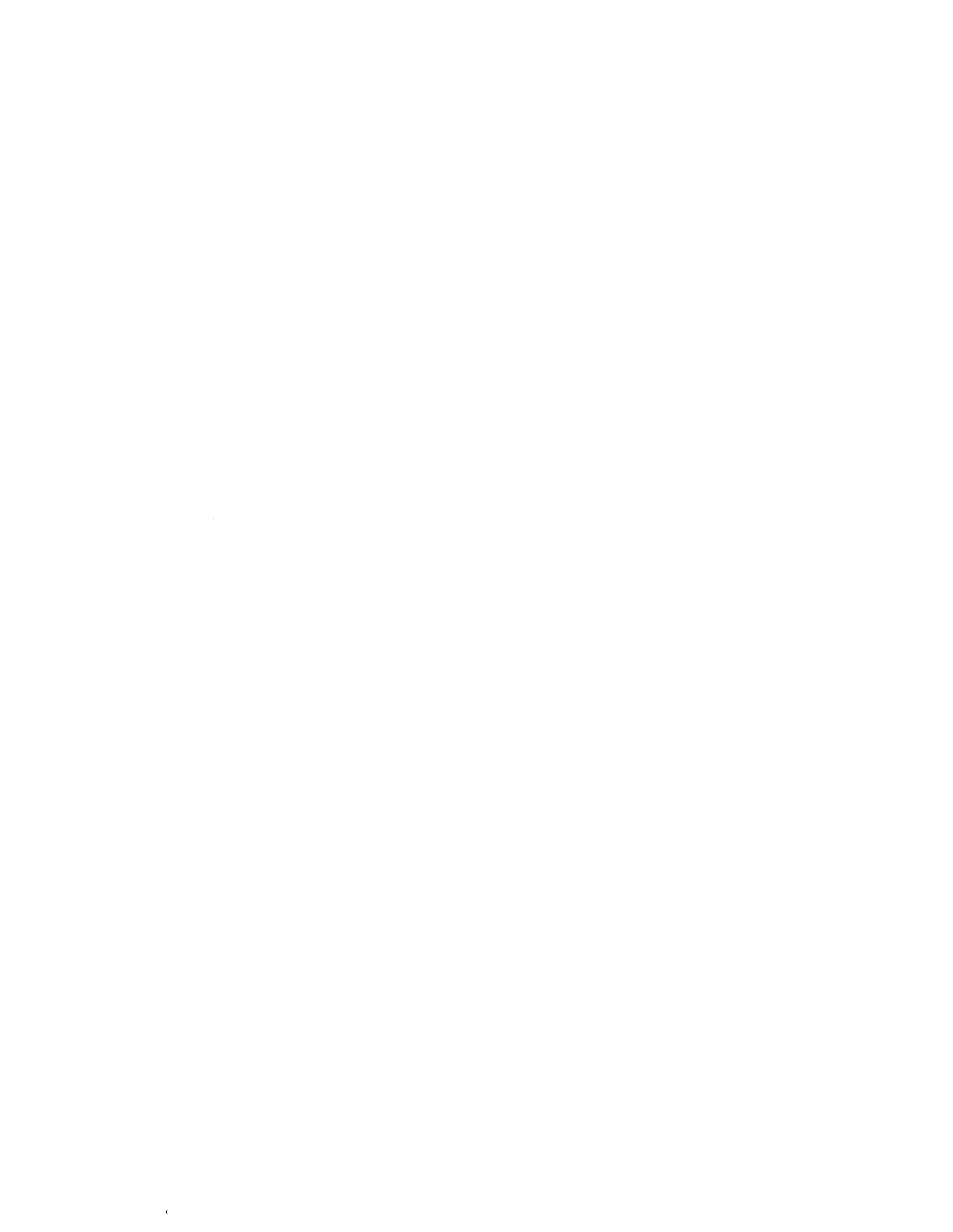Duly adopted by the following vote of the members of said Board of Commissioners, this 17th day of April, 2017.

|                                | AYE | NAY |
|--------------------------------|-----|-----|
| David S. Byers, President      |     |     |
| Tracy A. Brown, Vice President |     |     |
| Thomas P. Murtaugh, Member     |     |     |

Try 12. B.

Attest:

 $\bullet$ 

 $\label{eq:2} \frac{\partial}{\partial t} \frac{\partial}{\partial t}$ 

 $\hat{\mathcal{O}}$ 

<u>/anm</u> Robert A. Plantenga, Auditor Tippecanoe County

GAlamid COUNTY Board of Commissioners Resolutions Com Cap Ford - 2018/2017-04-17 Resolution Rescubitibiling Com Cap min wpd